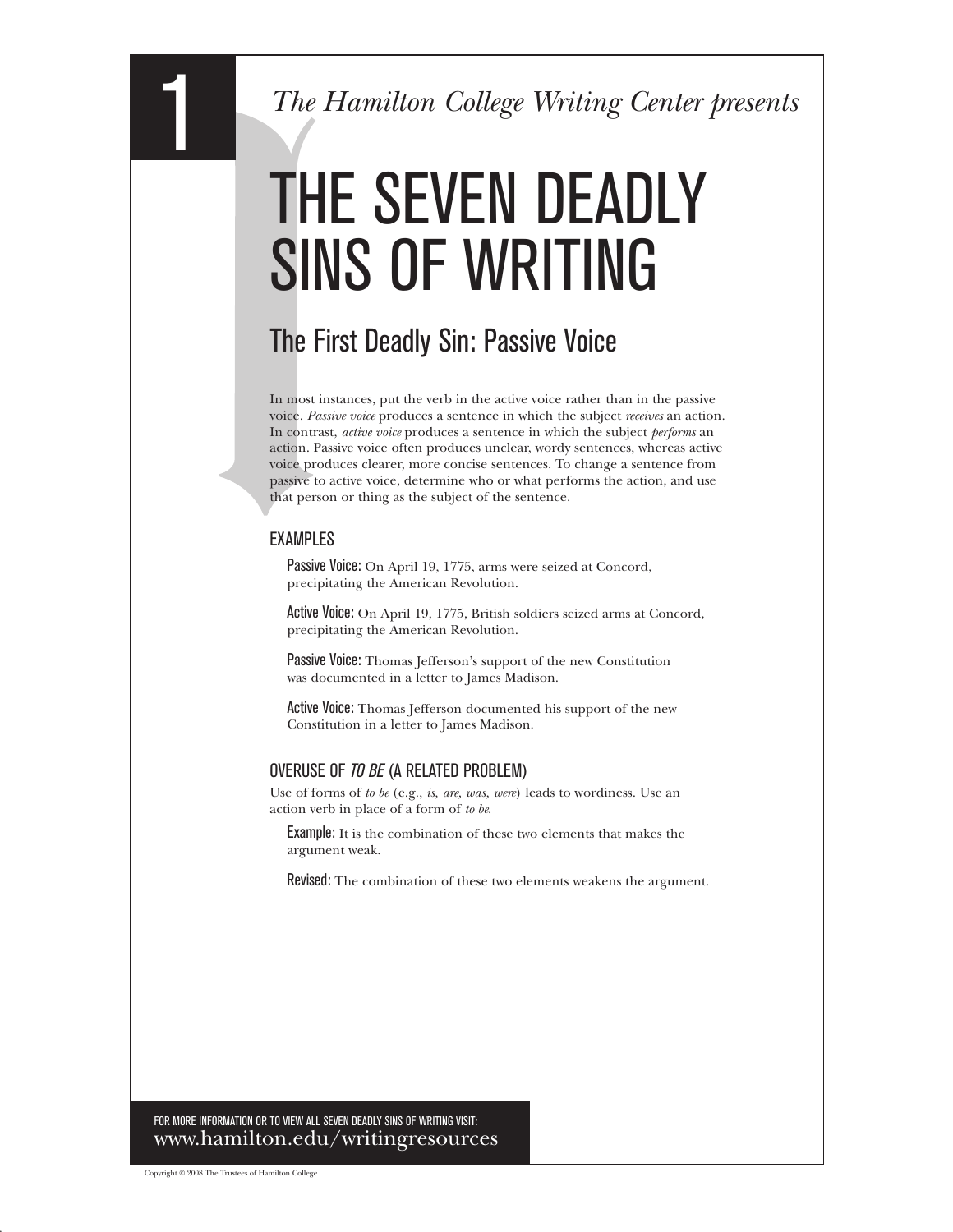# THE SEVEN DEADLY SINS OF WRITING

### The Second Deadly Sin: Incorrect Punctuation of Two Independent Clauses

*(An independent clause has a subject and a verb and can stand alone as a sentence )* 

Good writers know that correct punctuation is important to writing clear sentences. If you misuse a mark of punctuation, you risk confusing your reader and appearing careless. Notice how the placement of commas significantly affects the meaning of these sentences:

Mr. Jones, says Ms. Moore, is a boring old fool. Mr. Jones says Ms. Moore is a boring old fool.

Writers often combine independent clauses in a single compound sentence to emphasize a close relationship between ideas. The punctuation of compound sentences varies depending on how you connect the clauses.

#### THE RULES ARE

- (a) Separate independent clauses with a *comma* when using a coordinating conjunction (e.g., *and, but, or, for, nor, so, yet*).
- (b) Separate independent clauses with a *semicolon* when no coordinating conjunction is used.
- (c) Separate independent clauses with a *semicolon* when using a conjunc tive adverb (e.g., *however, therefore, thus, consequently, finally, nevertheless*).

#### Examples of Correct Punctuation, Rule a:

- 1. We all looked worse than usual, for we had stayed up studying for the exam.
- 2. This room is unbelievably hot, and I think that I am going to pass out.
- 3. Monday is a difficult day for me, so I try to prepare as much as possible on Sunday.

#### Examples of Correct Punctuation, Rule b:

- 1. We all looked worse than usual; we had stayed up all night studying for the exam.
- 2. This room is unbelievably hot; I think I am going to pass out.
- 3. Monday is a difficult day for me; I try to prepare as much as possible on Sunday.

#### Examples of Correct Punctuation, Rule c:

- 1. We all looked worse than usual; however, we were relieved we had studied.
- . The discussion is really interesting; nevertheless, I think I am going to pass out. 2
- . Monday is a difficult day for me; however, I have figured out how to prepare for it. 3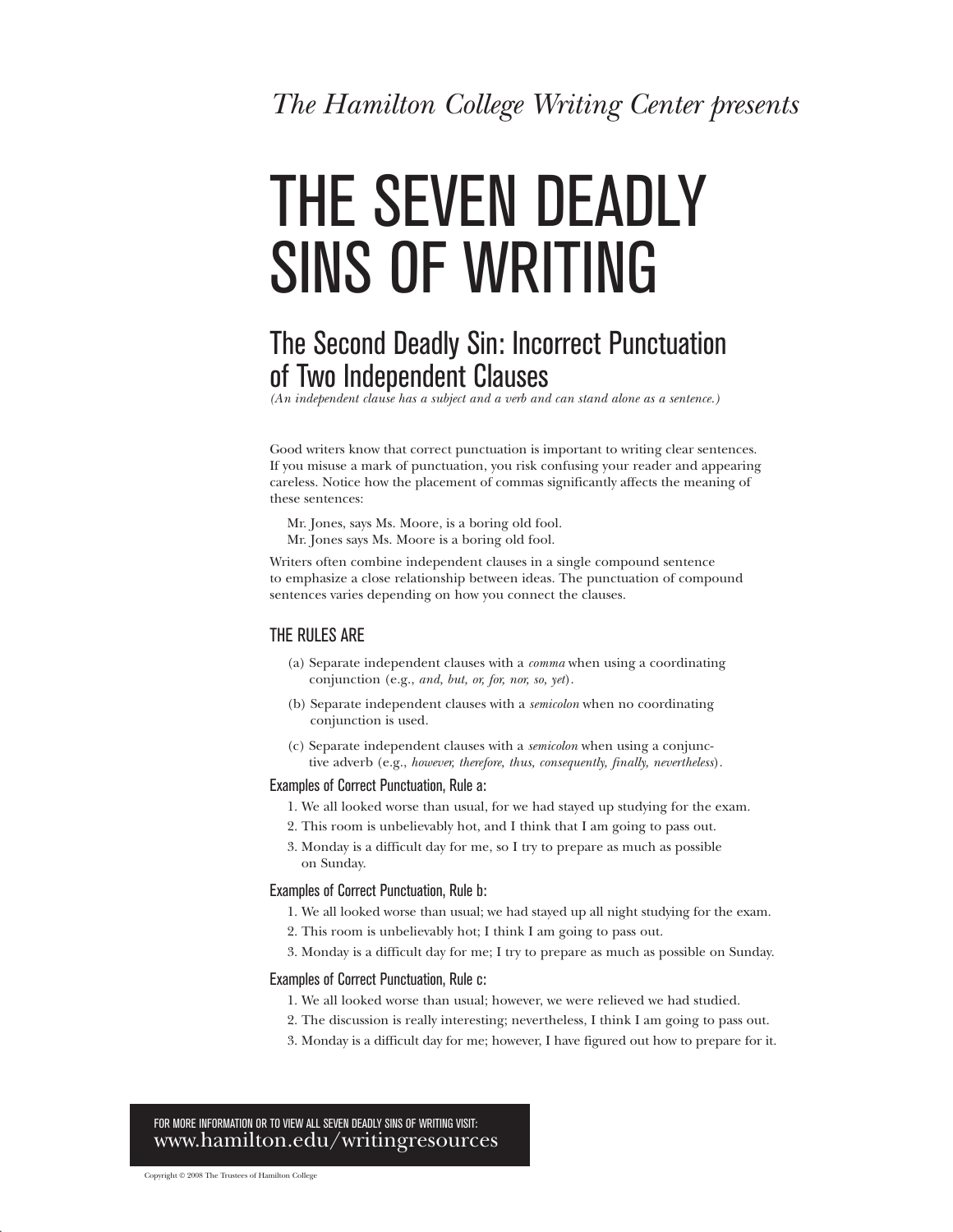# THE SEVEN DEADLY SINS OF WRITING

# The Third Deadly Sin: Wordiness

Concise writing is key to clear communication. Wordiness obscures your ideas and frustrates your reader. Make your points succinctly.

As Strunk and White tell us in *The Elements of Style (4th ed.)*:

Vigorous writing is concise. A sentence should contain no unnecessary words, a paragraph no unnecessary sentences…. This requires not that the writer makes all sentences short, or avoid all detail and treat subjects only in outline, but that every word tell. (23)

#### STRATEGIES FOR ELIMINATING WORDINESS

Use action verbs rather than forms of the verb *to be* (e.g., *is, are, was, were*).

Wordy: The reason that General Lee invaded Pennsylvania in June 1863 was to draw the Army of the Potomac away from Richmond.

Revised (replace *was* with action verb *invaded*): General Lee invaded Pennsylvania in June 1863 to draw the Army of the Potomac away from Richmond.

Wordy: *Tom Jones* is a novel by Fielding that comically portrays English society in the eighteenth century.

Revised (replace *is* with action verb *portrays*): Fielding's novel *Tom Jones*  comically portrays English society in the eighteenth century.

Make the real subject the actual subject of the sentence; make the real verb the actual verb.

Wordy: In Crew's argument there are many indications of her misunderstanding of natural selection.

Revised (replace *there* with *argument*; replace *are* with *demonstrates*): Crew's argument repeatedly demonstrates misunderstanding of natural selection.

### COMMON SOURCES OF WORDINESS

Redundancies: *My personal opinion, at the present time, the basic essentials, connect together* 

Unnecessary Phrases/Clauses: *The reason why is that, this is a subject that, in spite of the fact that, due to the fact that, in the event that, because of the fact that, until such time as, by means of*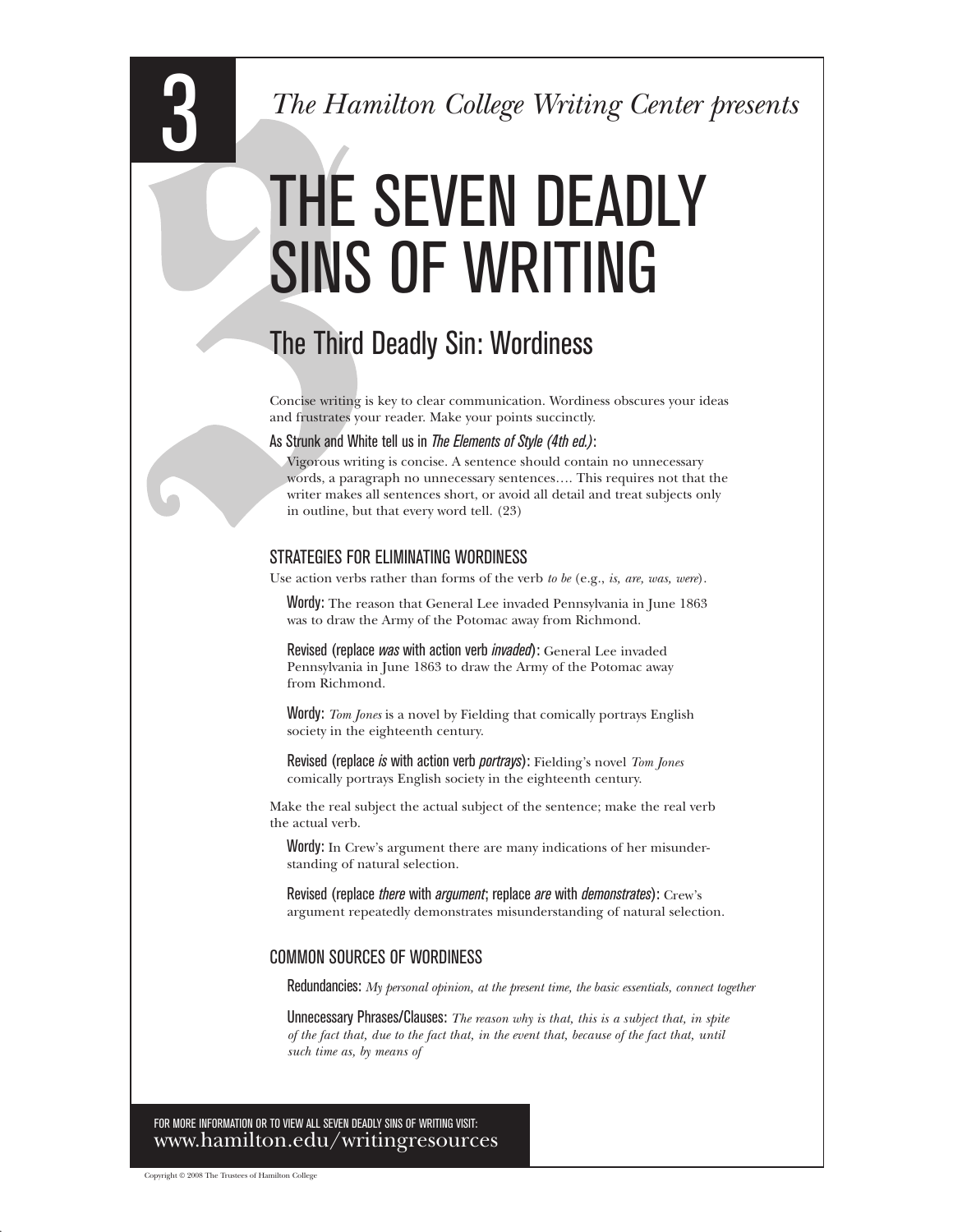# THE SEVEN DEADLY SINS OF WRITING

# The Fourth Deadly Sin: Misuse of the Apostrophe

Use the apostrophe to indicate possession and to mark omitted letters in contrac tions. Writers often misuse apostrophes when forming plurals and possessives. The basic rule is quite simple: use the apostrophe to indicate possession, not a plural. Yes, the exceptions to the rule may seem confusing: *hers* has no apostrophe, and *it's* is not possessive. Nevertheless, with a small amount of attention, you can learn the rules and the exceptions of apostrophe use.

#### **POSSESSIVES**

Form the possessive case of a singular noun by adding *'s* (even if the word ends in *s*).

Examples: Hammurabi's code, Dickens's last novel, James's cello

Form the possessive case of a plural noun by adding an apostrophe after the final letter if it is an *s* or by adding *'s* if the final letter is not an *s*.

Examples: the students' books, the children's toys

Remember: The apostrophe never designates the plural form of a noun. A common error is the use of the apostrophe to form a non possessive plural: the two boy's.

#### Compare the following correct sentences:

The *student's* book was missing. *(singular possessive)*  Several *students'* books were missing. *(plural possessive)*  The *students* searched for their missing books. *(plural)* 

Possessive Pronouns, such as *yours, hers, its* and *ours*, take no apostrophe.

Example: The decision is yours.

Indefinite Pronouns, such as *anyone, everybody, no one* and *somebody*, use the singular possessive form.

Example: Somebody's dog stayed in our room last night.

#### **CONTRACTIONS**

The apostrophe is used to mark omitted letters in contractions. *Note that contractions are often considered too informal for academic writing.* 

Avoid the dreadful *it's/its* confusion:

*It's* is a contraction for *it is*. *It's* is *never* a possessive.

*Its* is the possessive for *it*.

As Professors Strunk and White remind us in *The Elements of Style*, "It's a wise dog that scratches its own fleas." (1)

HAMILTON COLLEGE / CLINTON / NEW

FOR MORE INFORMATION OR TO VIEW ALL SEVEN DEADLY SINS OF WRITING VISIT: www.hamilton.edu/writingresources

Copyright © 2008 The Trustees of Hamilton College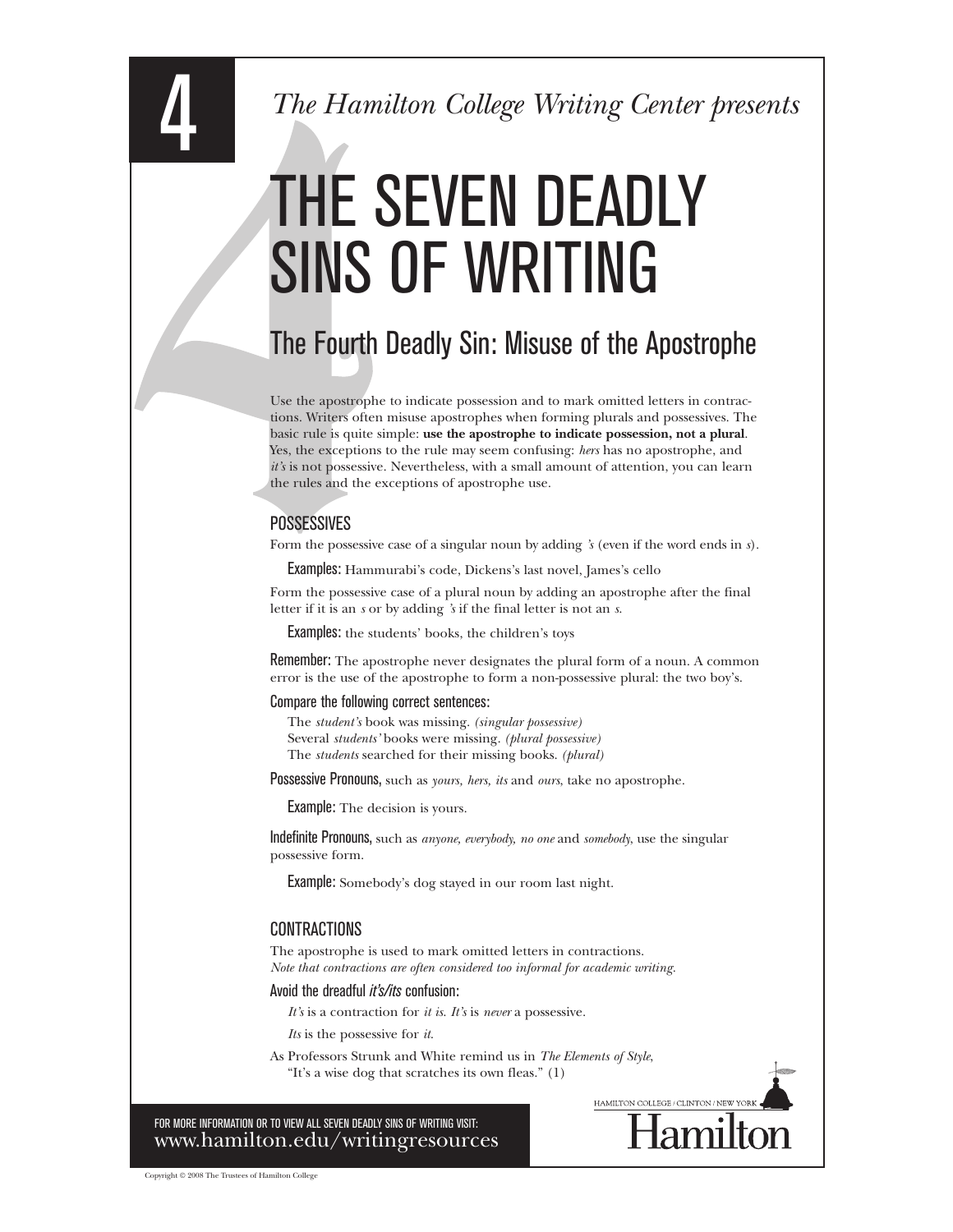# THE SEVEN DEADLY SINS OF WRITING

# The Fifth Deadly Sin: Misplaced and Dangling Modifiers

Misplaced and dangling modifiers create illogical, even comical, sentences. We confuse our readers if we fail to connect modifiers (words that describe or limit other words) to the words they modify; be sure to place modifiers next to the words they modify.

See the illogic in this example: Walking back from the village, my wallet was lost. (*Does your wallet walk?*)

Revised: Walking back from the village, I lost my wallet. (*Your wallet doesn't walk, but you do* )

A MISPLACED MODIFIER is a word or phrase that due to its placement mistakenly refers to the wrong word. The modifier truly is misplaced.

To correct a misplaced modifier, move it next to or near the word it modifies: A fine athlete and student, the coach honored the captain of the tennis team. (*The coach was not the fine athlete and student* )

Revised: The coach honored the captain of the tennis team, who was a fine athlete and student.

A LIMITING MODIFIER (e.g., *only, almost, nearly, just*) is commonly misplaced.

To avoid ambiguity, place the limiting modifier in front of the word it explains: Marsh's evidence reinforces the view that the artist only intended the images for a local audience.

Revised: Marsh's evidence reinforces the view that the artist intended the images *only* for a local audience.

A DANGLING MODIFIER is a (usually introductory) word or phrase that the writer intends to modify a following word, but the following word is missing. The result is an illogical statement.

To fix a dangling modifier, add the missing word and place the modifier next to it: Acting on numerous complaints from students, a fox was found on campus. (*The fox did not act on the complaint* )

Revised: Acting on numerous complaints from students, security found a fox on campus.

After reading the original study, the flaws in Lee's argument are obvious.

Revised: Reading the original study reveals obvious flaws in Lee's argument.

HAMILTON COLLEGE / CLINTON / NEW

Dangling modifiers go hand-in-hand with wordiness and passive voice. Correct one and you correct them all!

FOR MORE INFORMATION OR TO VIEW ALL SEVEN DEADLY SINS OF WRITING VISIT: www.hamilton.edu/writingresources

Copyright © 2008 The Trustees of Hamilton College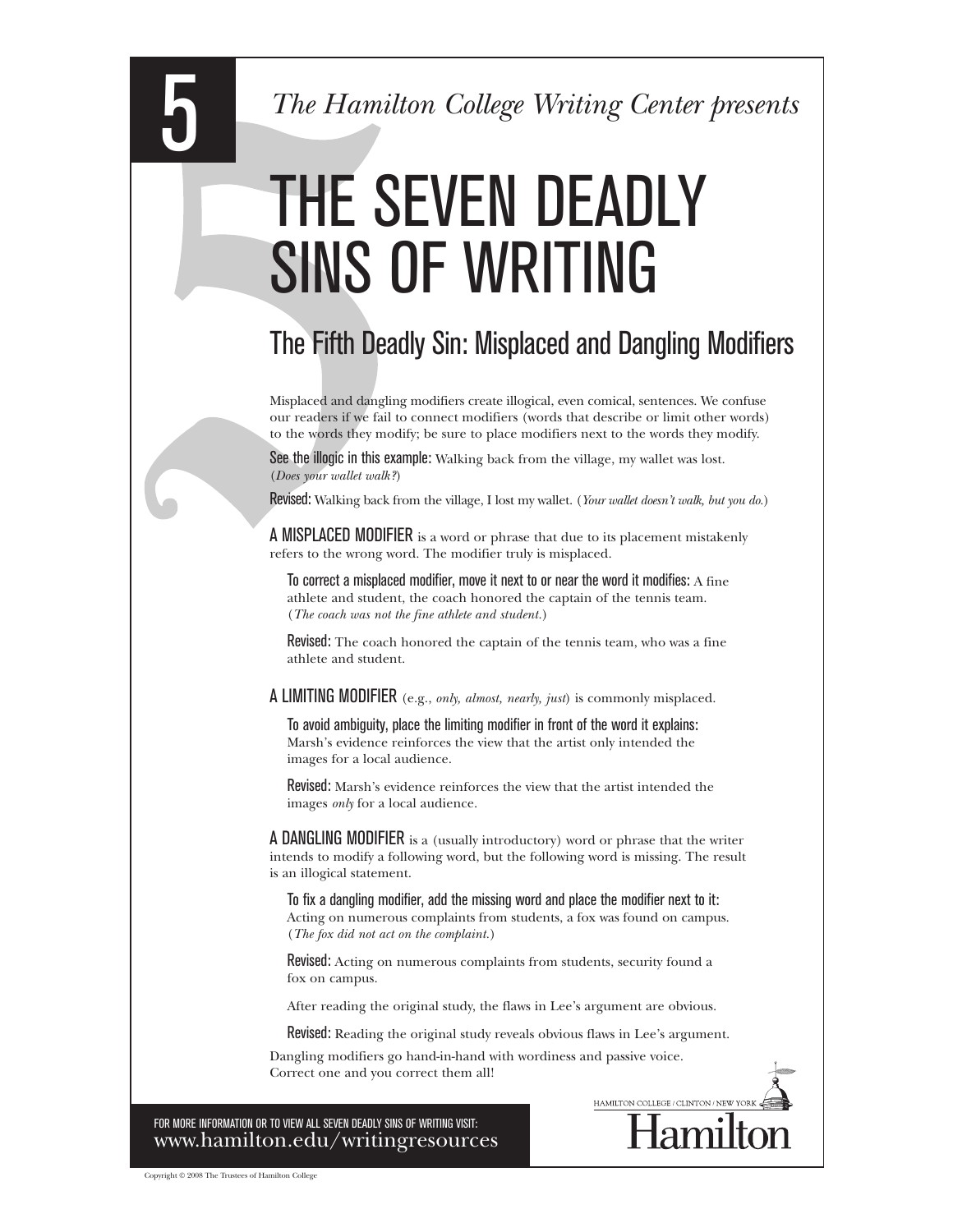# THE SEVEN DEADLY SINS OF WRITING

# The Sixth Deadly Sin: Pronoun Problems

Pronouns are useful as substitutes for nouns, but a poorly chosen pronoun can obscure the meaning of a sentence. Common pronoun errors include:

### UNCLEAR PRONOUN REFERENCE

A pronoun must refer to a specific noun (the antecedent). Ambiguous pronoun reference creates confusing sentences.

**Example:** Writers should spend time thinking about their arguments to make sure *they* are not superficial. (*Unclear antecedent: who or what are superficial?*)

Example: A key difference between banking crises of today and of yesterday is that *they* have greater global impact. *(Which crises have more impact?)* 

If a whiff of ambiguity exists, use a noun: A key difference between banking crises of today and yesterday is that today's crises have greater global impact.

### VAGUE SUBJECT PRONOUN

Pronouns such as *it, there* and *this* often make weak subjects. Use a pronoun as subject only when its antecedent is crystal clear.

Example: Pope Gregory VII forced Emperor Henry IV to wait three days in the snow at Canossa before granting him an audience. It was a symbolic act. *To what does* it *refer? Forcing the Emperor to wait? The waiting? The granting of the audience? The audience? The entire sentence?* 

#### AGREEMENT ERROR

A pronoun must agree in gender and number with its antecedent. A common error is the use of the plural pronoun *they* to refer to a singular noun.

**Example:** In the original state constitution, they allowed polygamy. *They* (plural) refers to *constitution* (singular).

Revised: The original state constitution allowed polygamy.

It is often better to use a plural noun and pronoun than to use a singular noun and pronoun. Note that indefinite pronouns such as each and everyone are singular.

Examples: Each student must meet *his* or *her* advisor. (*correct but awkward*) Each student must meet with *their* advisor. (*incorrect: singular noun, plural pronoun*) Students must meet with *their* advisors. (*correct: plural noun and pronoun*)